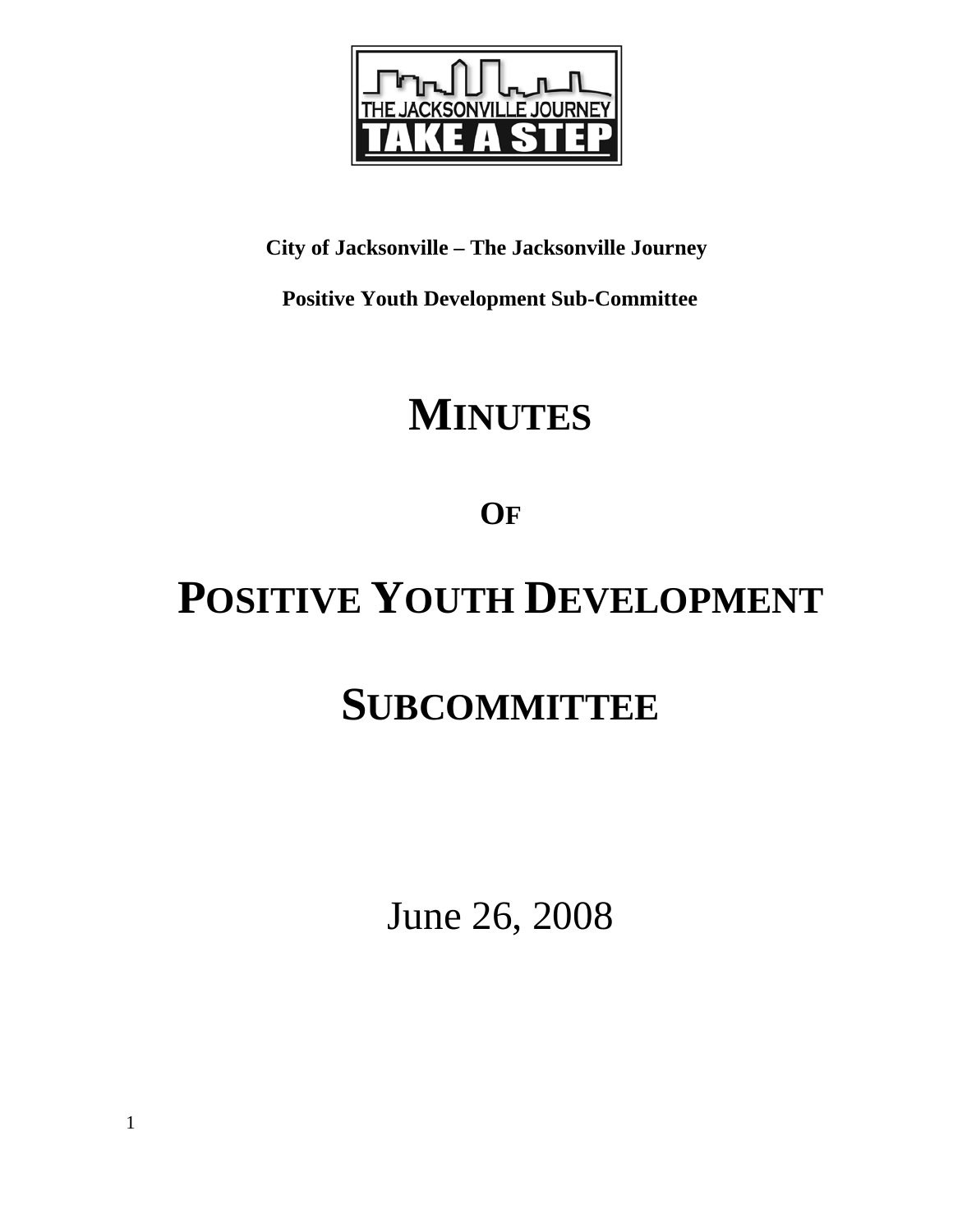## **The Jacksonville Journey – Positive Youth Development**

## **Subcommittee**

**June 26, 2008** 

### **11:30 a.m.**

**PROCEEDINGS before the Jacksonville Journey – Positive Youth Development Subcommittee taken on Thursday, June 26, 2008, Edward Ball Building, 8th Floor – 214 N. Hogan Street, Jacksonville, Duval County, Florida commencing at 11:30 a.m.** 

**Positive Youth Development Committee** 

**Audrey McKibbin Moran, Chair Joseph Bastian, Member Betty Burney, Member James Crooks, Member Ellis Curry, Member Bobby Deal, Member Eddie Diamond, Member Carolyn Floyd, Member Maryam Ghyabi, Member Warren Grymes, Member Chris Hazelip, Member Timmy Johnson, Member Bill Mason, Member Edgar Mathis, Member Mac McGehee, Member Shelton Tarver, Member Claudette Williams, Member Wyman Winbush, Member Chris Wood, Member George Young, Member**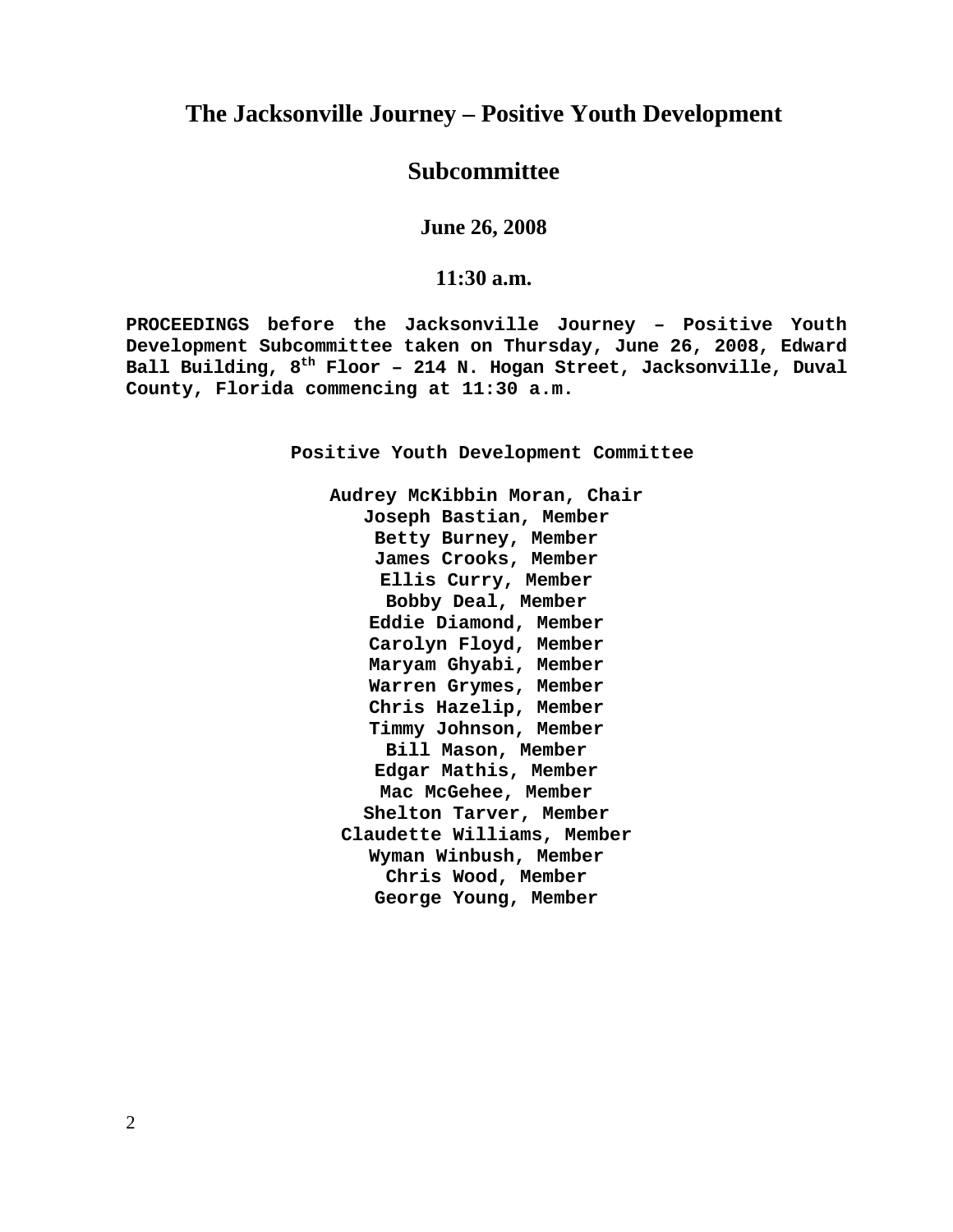### **APPEARANCES**

#### **COMMITTEE CHAIRS & MEMBERS:**

AUDREY MCKIBBIN MORAN, Chair WARREN GRYMES, Member GEORGE YOUNG, Member JAMES CROOKS, Member BOBBY DEAL, Member CHRIS HAZELIP, Member EDGAR MATHIS, Member WYMAN WINBUSH, Member

#### **COMMITTEE MEMBERS ABSENT:**

Betty Burney, Member Ellis Curry, Member Eddie Diamond, Member Carolyn Floyd, Member Maryam Ghyabi, Member Timmy Johnson, Member Bill Mason, Member Mac McGehee, Member Shelton Tarver, Member Claudette Williams, Member Chris Wood, Member George Young, Member

#### **STAFF:**

Roslyn Phillips Linda Lanier Kristen Beach Chad Poppell

#### **OTHERS PRESENT:**

Jon Heyman, Communities in Schools Judy Saylor, Communities in Schools Marcus Hale, Communities in Schools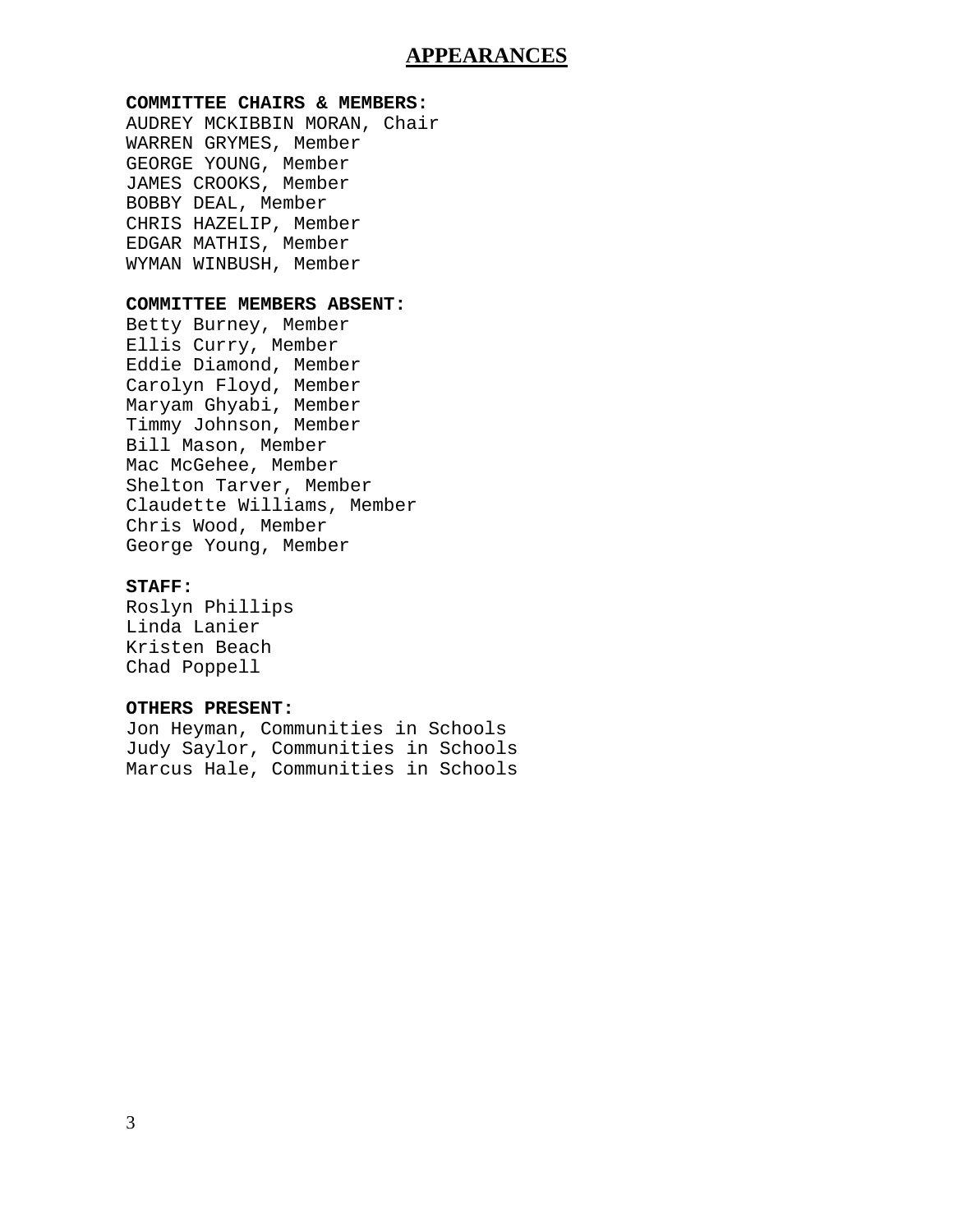#### **PROCEEDINGS**

June 26, 2008

Positive Youth Development Subcommittee 11:30 a.m.

**Call to Order and Comments.** Chairwoman Moran, called meeting to order at 11:35 a.m.

**Purpose of Meeting.** Discuss the Mayor's crime initiative – The Jacksonville Journey – Take a Step – Funding Subcommittee recommendations as they relate to the Positive Youth Development Subcommittee's recommendations.

Chairwoman Moran welcomed the group and thanked them for coming together on such short notice. She felt it was important to bring the subcommittee together to discuss the funding recommendations which would be presented to the Steering Committee later that afternoon at 1 p.m. She wanted to be sure she accurately represented the subcommittee's views on the most recent turn of events.

4 It should be noted, all proceeding presentations and comments/questions be found on the Web site at www.coj.net; click on the Jacksonville Journey icon and click on Meetings, Agendas and Minutes link on the left hand side of the page. Chairwoman Moran then led the group in discussion. She noted that what struck her about the recommendations was that there was no funding for mentoring as had been recommended by the PYD Subcommittee. The Funding Subcommittee's recommendations include the addition of intramural sports as well as increased funding for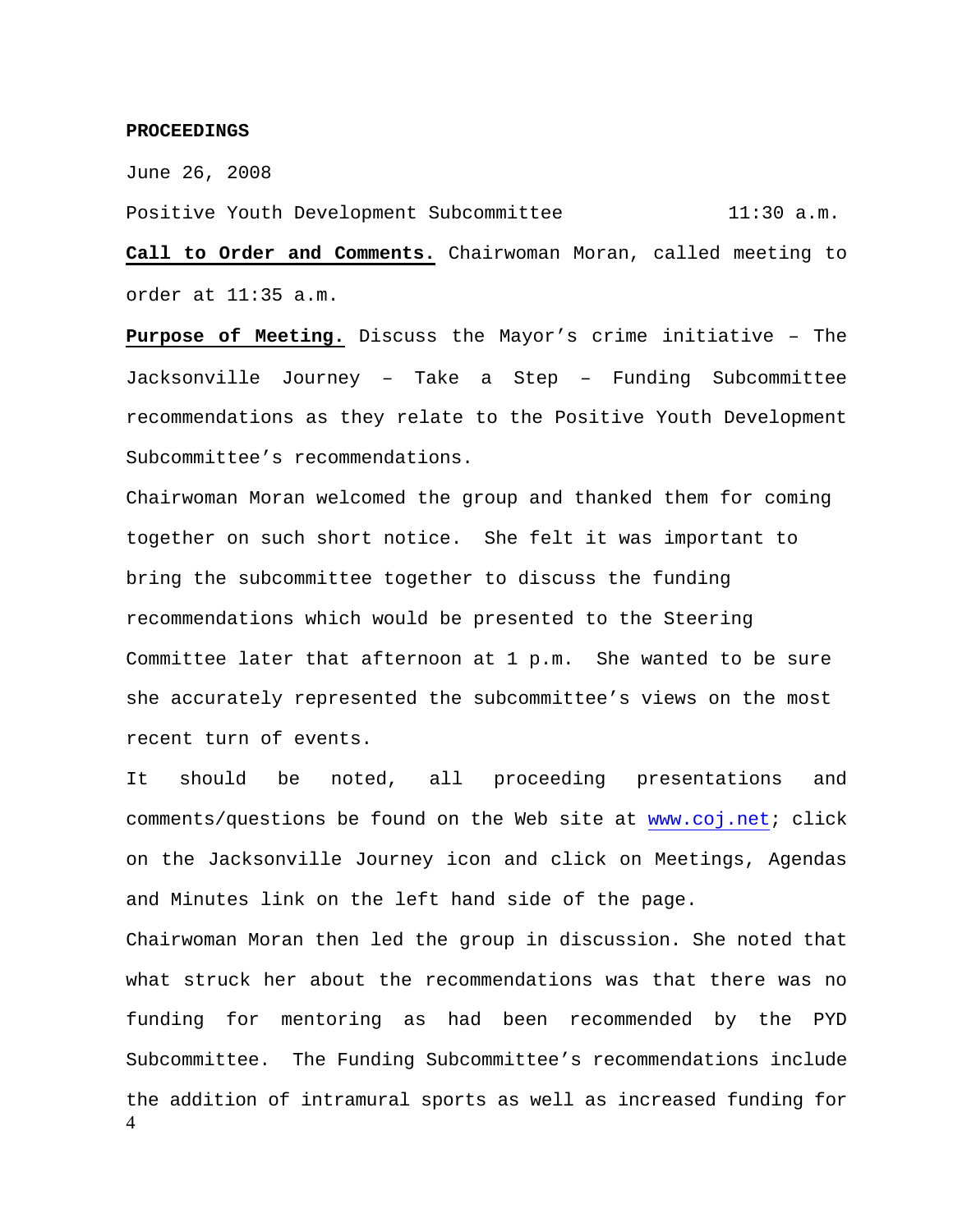camps and afterschool and summer jobs. The outline is a one year plan as opposed to the three to five year plan the PYD Subcommittee had discussed.

#### **Group discussion**

5 Lt. Bobby Deal expressed concern that the intramural sports program does not include job training or educational components. Warren Grymes questioned why mentoring, as one of the PYD Subcommittee's strongest recommendations, was removed. Chris Hazelip noted that there seems to be a significant disconnect between the Mayor's charges at the beginning of the process and what is being presented to the Steering Committee. George Young noted that in addition to mentoring children, the subcommittee was strongly recommending mentoring for young parents. That is not included in this set of recommendations. Edgar Mathis asked if existing programs receiving funding already have a mentoring component. Linda Lanier responded that yes, TEAM UP would have volunteers but not necessarily a mentoring relationship as defined as one mentor assigned to one child. That is something that could be looked at Jim Crooks noted that he is disappointed that mayor is not raising millage rate. Other cities facing similar challenges are using that as their platform to raise taxes. Edgar Mathis noted that if crime is indeed an issue, we should look at increasing fines for those that break the law. He suggested passing ordinance requiring that \$3 go to fund the Juvenile Assessment Centers, then could use the \$325,000 currently proposed for the JAC for something else.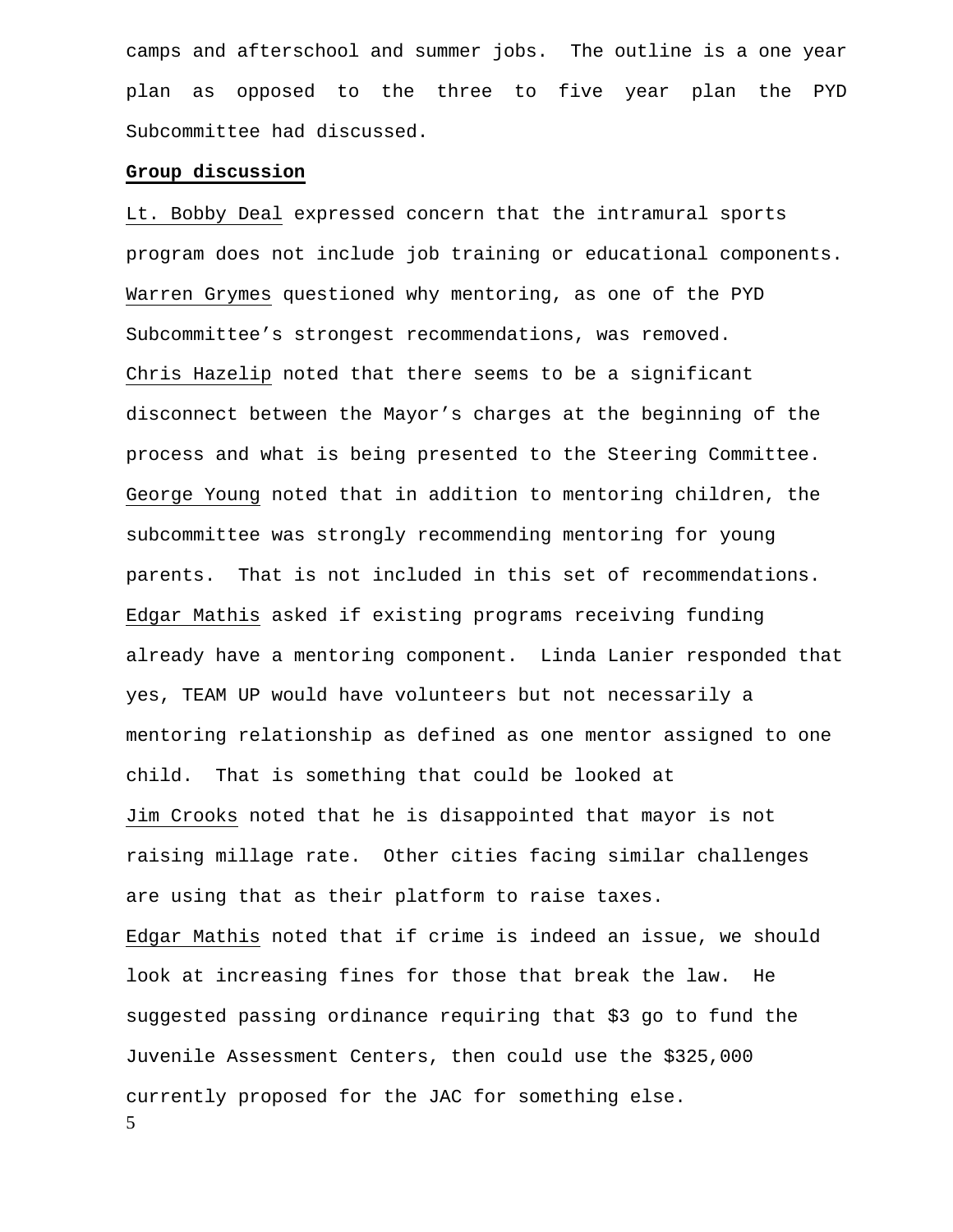George Young said that Jacksonville has one of lowest tax bases in state and if we don't pay for change now through a millage rate increase, we will pay it another way in the future. Several members agreed that it is less expensive to work with a child than to incarcerate an adult. The residents will pay for these issues one way or another but in order to change the community for the better; the funding should be spent on the front end.

Chris Hazelip said that there still needs to be a strategic and intentional way to address the culture of violence and false messages. The community needs to focus on positive messages for youth.

Edgar Mathis said that we need to leverage and utilize existing resources such as schools, parks and churches and noted that the Funding Subcommittee's report does not cover anything about the faith community's role.

Wyman Winbush noted that the Better Jacksonville Plan required "selling" and the Journey will need the same effort. The members need to change hearts and minds of the Council members and their constituents.

Chairwoman Moran said that what attracted her to the Journey was that it was not going to be a quick fix. She said she is pleased that \$30 million is available this year but what about the future.

6 The group agreed that a long-term plan of action is needed. Warren Grymes also made the suggestion of rephrasing the part of the report that referred to "containing" kids. He suggested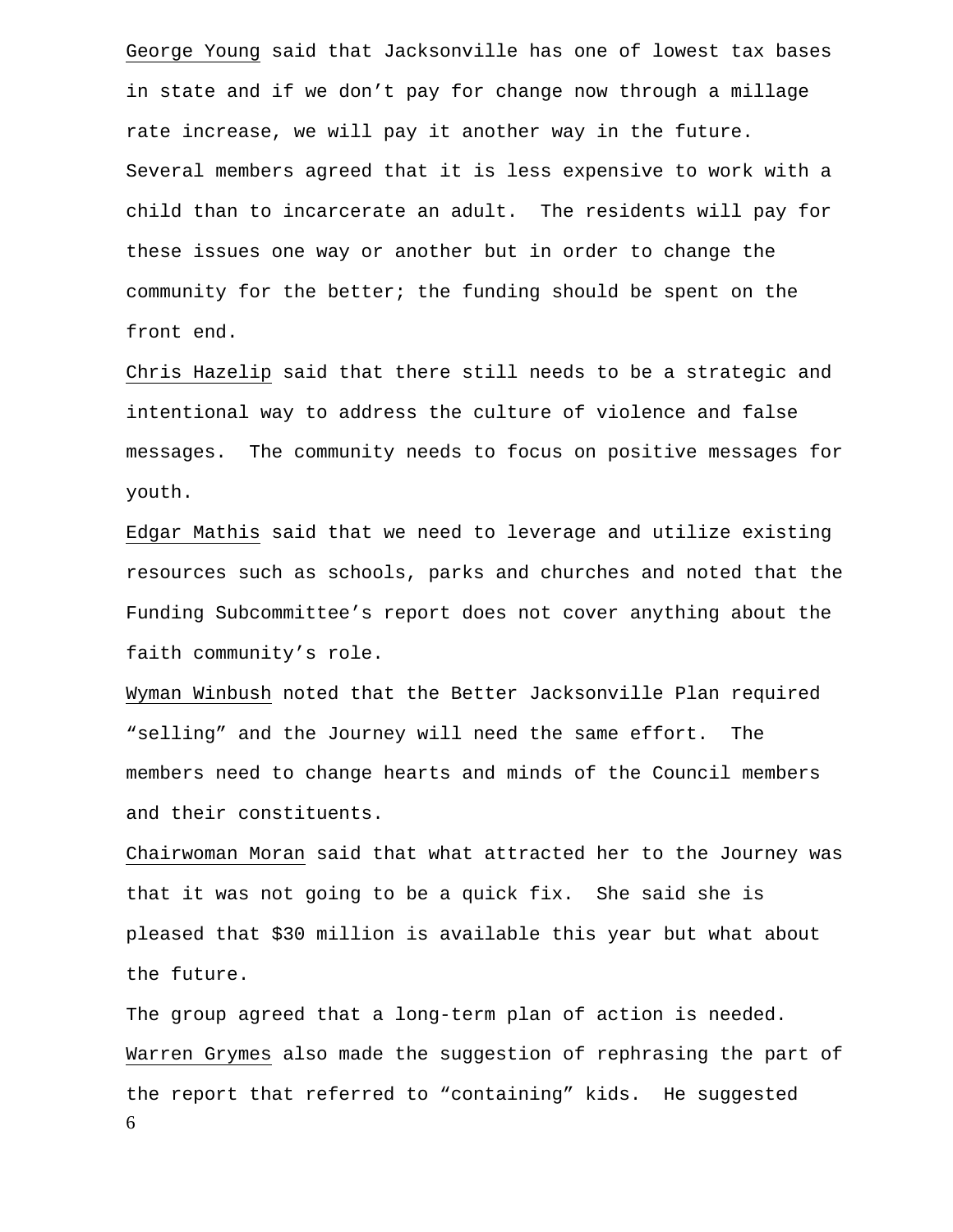"serving" instead.

Edgar Mathis suggested separating the categories of "Positive Youth Development" and "Public Safety."

Wyman Winbush suggested working with the local media. Media outlets are required to give a certain amount of time for public service announcements. He recommends charging them to use 50- 60% of that time to help promote mentoring.

#### **Guest Speaker:**

Chairwoman Moran then introduced Chad Poppell, division chief for Human Resources.

HR is coordinating internal mentoring recruiting effort. Then the potential mentors are steered to the Jacksonville Children's Commission for training. The city ordinance code changed about a year ago to allow city employees to mentor for one hour per week. The city has committed to recruiting 350 mentors. At the Day of Action last Saturday, the United Way partners announced that they have signed up 850+ mentors for next school year. If all reach their stated goals, the group will hit 1,200 mentors. Chairwoman Moran then recapped with the subcommittee members the highlights of the discussion that she would plan to share with the Steering Committee. These included:

- The Subcommittee is concerned that there is no funding for mentoring. It was the first charge and they feel it is critically important. The Subcommittee appreciates what city is doing but need is so great that it needs funding.
- The Subcommittee is concerned that this is a short-term strategy. They were unanimously supportive of millage rate increase and disappointed that will not be a part of the new strategy.

7